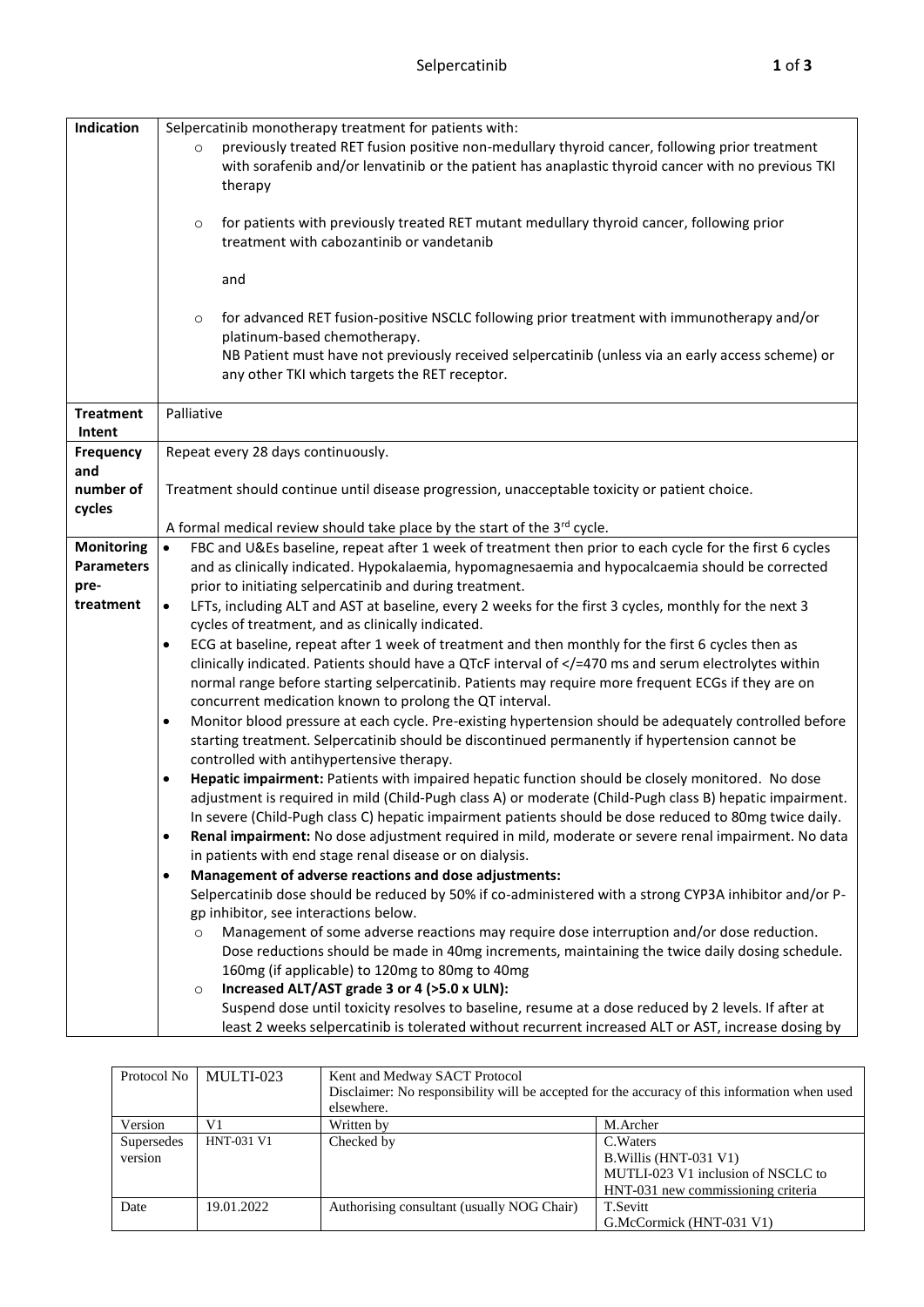|            | 1 dose level. If selpercatinib is tolerated without recurrence for at least 4 weeks, increase to dose<br>taken prior to the onset of Grade 3 or 4 increased AST or ALT.<br>Permanently discontinue selpercatinib if Grade 3 or 4 ALT or AST increases recur despite dose<br>modifications.<br>Hypersensitivity reactions all grades: Withhold treatment until toxicity resolves and begin<br>$\circ$<br>corticosteroids at a dose of 1 mg/kg. Resume selpercatinib at 40 mg twice daily while continuing<br>steroid treatment. If after at least 7 days, selpercatinib is tolerated without recurrent<br>hypersensitivity, increase the dose by 1 dose level each week, until the dose taken prior to the<br>onset of hypersensitivity is reached. Taper steroid dose after selpercatinib has been tolerated for<br>at least 7 days at the final dose. Discontinue selpercatinib for recurrent hypersensitivity.<br>QT interval prolongation:<br>$\circ$<br>Grade 3, suspend dose for QTcF >500ms until QTcF <470 or baseline. Resume at the next lower<br>dose.<br>Grade 4, permanently discontinue if QT prolongation remains uncontrolled after 2 dose reductions<br>or if the patient has signs/symptoms of serious arrhythmia.<br><b>Hypertension:</b><br>$\circ$<br>Grade 3, selpercatinib should be suspended temporarily for medically significant hypertension until<br>controlled with antihypertensive therapy. Dosing should be resumed at the next lower dose if<br>clinically indicated.<br>Grade 4, discontinue permanently if hypertension cannot be controlled.<br>Haemorrhagic events:<br>$\circ$<br>Grade 3 or 4, selpercatinib should be suspended until recovery to baseline and discontinued for<br>severe life-threatening events.<br><b>Other Grade 3 or 4 reactions:</b><br>$\circ$<br>Suspend until recovery to baseline or discontinue for severe or life-threatening events.<br>Common drug interactions (for comprehensive list refer to BNF/SPC):<br>$\bullet$<br>Selpercatinib dose should be reduced by 50% if co-administering with a strong CYP3A inhibitor and/or<br>$\bullet$<br>P-gp inhibitor (e.g. ketoconazole, itraconazole, voriconazole, ritonavir, saquinavir, telithromycin,<br>posaconazole and nefazodone). If the CYP3A inhibitor is discontinued, the selpercatinib dose should be<br>increased (after 3-5 half-lives of the inhibitor) to the dose that was used before starting the inhibitor. |
|------------|---------------------------------------------------------------------------------------------------------------------------------------------------------------------------------------------------------------------------------------------------------------------------------------------------------------------------------------------------------------------------------------------------------------------------------------------------------------------------------------------------------------------------------------------------------------------------------------------------------------------------------------------------------------------------------------------------------------------------------------------------------------------------------------------------------------------------------------------------------------------------------------------------------------------------------------------------------------------------------------------------------------------------------------------------------------------------------------------------------------------------------------------------------------------------------------------------------------------------------------------------------------------------------------------------------------------------------------------------------------------------------------------------------------------------------------------------------------------------------------------------------------------------------------------------------------------------------------------------------------------------------------------------------------------------------------------------------------------------------------------------------------------------------------------------------------------------------------------------------------------------------------------------------------------------------------------------------------------------------------------------------------------------------------------------------------------------------------------------------------------------------------------------------------------------------------------------------------------------------------------------------------------------------------------------------------------------------------------------------------------------------------------------------------------------------------------------|
|            | Concomitant use of strong CYP3A4 inducers (e.g. carbamazepine, phenytoin, rifampicin, St John's Wort)<br>$\bullet$<br>should be avoided.<br>Sensitive CYP2C8 (e.g. enzalutamide, montelukast, buprenorphine) and CYP3A4 (e.g. alfentanil,<br>$\bullet$<br>simvastatin, midazolam) substrates should be avoided.                                                                                                                                                                                                                                                                                                                                                                                                                                                                                                                                                                                                                                                                                                                                                                                                                                                                                                                                                                                                                                                                                                                                                                                                                                                                                                                                                                                                                                                                                                                                                                                                                                                                                                                                                                                                                                                                                                                                                                                                                                                                                                                                   |
|            | Selpercatinib should be administered 2 hours before or 10 hours after H2 receptor antagonists.<br>$\bullet$<br>If proton pump inhibitors are co-administered with selpercatinib, both drugs should be taken with food.<br>$\bullet$<br>If a patient misses a dose or vomits after the dose they should resume with the next scheduled daily<br>$\bullet$<br>dose, no extra dose should be taken.                                                                                                                                                                                                                                                                                                                                                                                                                                                                                                                                                                                                                                                                                                                                                                                                                                                                                                                                                                                                                                                                                                                                                                                                                                                                                                                                                                                                                                                                                                                                                                                                                                                                                                                                                                                                                                                                                                                                                                                                                                                  |
|            | Patients should be advised to be cautious when driving or using machines in case they experience<br>$\bullet$<br>fatigue or dizziness during treatment.<br>For oral self-administration: refer to local Trust policy on oral anti-cancer medicines and supply Patient<br>٠<br>Information Leaflet.                                                                                                                                                                                                                                                                                                                                                                                                                                                                                                                                                                                                                                                                                                                                                                                                                                                                                                                                                                                                                                                                                                                                                                                                                                                                                                                                                                                                                                                                                                                                                                                                                                                                                                                                                                                                                                                                                                                                                                                                                                                                                                                                                |
| References | SPC accessed online 02.12.21 Blueteq form accessed online (HNT) 13.10.21 (lung) 10.12.21 KMCC<br>protocol HNT-031 V1 CDF List accessed online 02.12.2021 BNF accessed online 02.12.21                                                                                                                                                                                                                                                                                                                                                                                                                                                                                                                                                                                                                                                                                                                                                                                                                                                                                                                                                                                                                                                                                                                                                                                                                                                                                                                                                                                                                                                                                                                                                                                                                                                                                                                                                                                                                                                                                                                                                                                                                                                                                                                                                                                                                                                             |

## NB For funding information, refer to CDF and NICE Drugs Funding List

| Protocol No | MULTI-023         | Kent and Medway SACT Protocol<br>Disclaimer: No responsibility will be accepted for the accuracy of this information when used |                                    |  |
|-------------|-------------------|--------------------------------------------------------------------------------------------------------------------------------|------------------------------------|--|
|             |                   | elsewhere.                                                                                                                     |                                    |  |
| Version     | V1                | Written by                                                                                                                     | M.Archer                           |  |
| Supersedes  | <b>HNT-031 V1</b> | Checked by                                                                                                                     | C. Waters                          |  |
| version     |                   |                                                                                                                                | B. Willis (HNT-031 V1)             |  |
|             |                   |                                                                                                                                | MUTLI-023 V1 inclusion of NSCLC to |  |
|             |                   |                                                                                                                                | HNT-031 new commissioning criteria |  |
| Date        | 19.01.2022        | Authorising consultant (usually NOG Chair)                                                                                     | <b>T.Sevitt</b>                    |  |
|             |                   |                                                                                                                                | G.McCormick (HNT-031 V1)           |  |